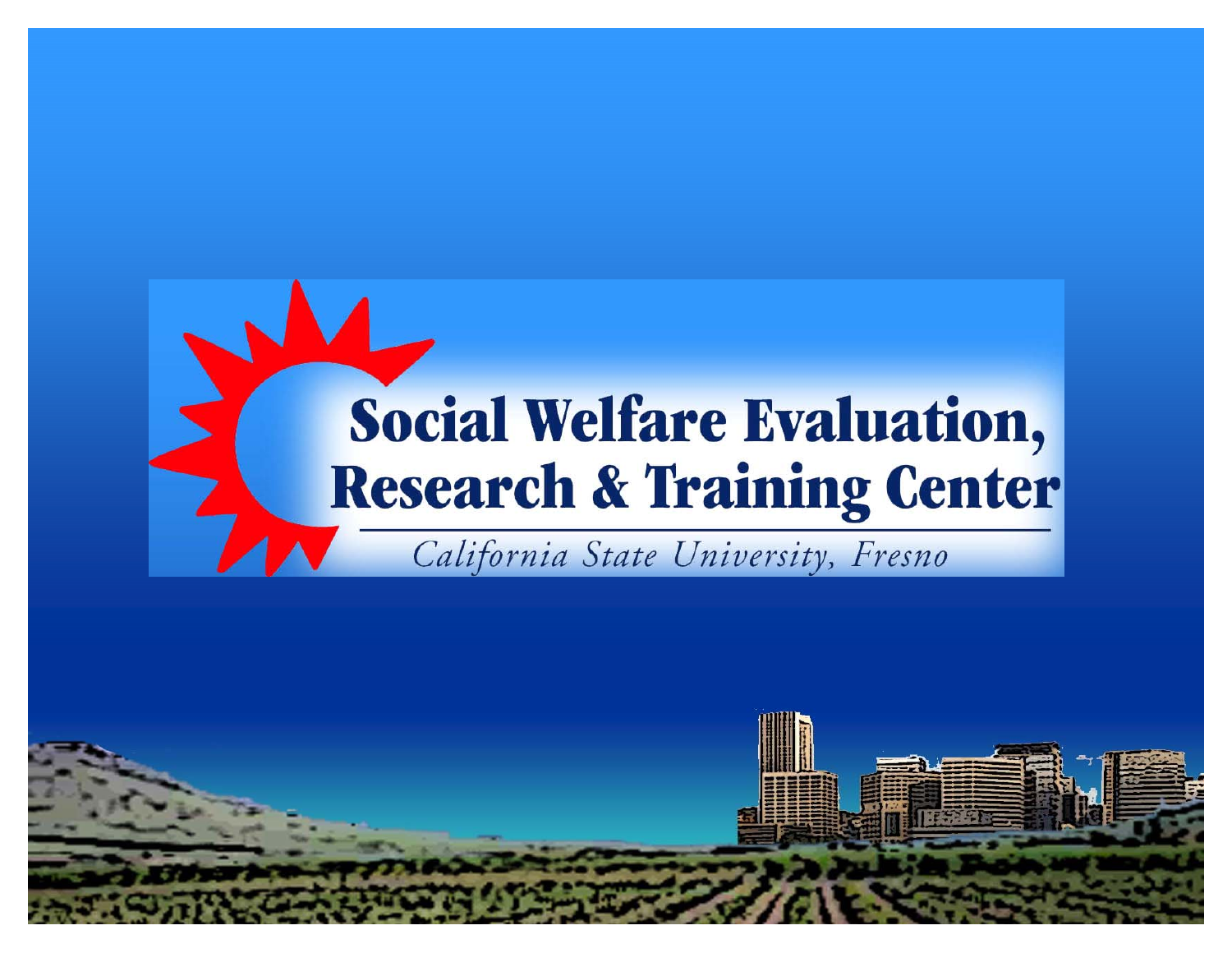### **SWERT Activities**

- $\bullet$ **Established in November 2005, as an ancillary unit of CSU Fresno**
- $\bullet$  **Conducts program evaluation, research, and training in the field of human services**
- $\bullet$  **Focuses on understanding social welfare conditions and needs in Central California.**

#### $\bullet$ **Engaged in public service projects and programs:**

- ¾Adult protective services issues
- ¾Specialized Foster Parent Training
- ¾Central California Area Social Services Consortium
- ¾Claims Integrity Unit
- ¾Most recent projects: aging, wraparound and mental health services evaluation, State briefings

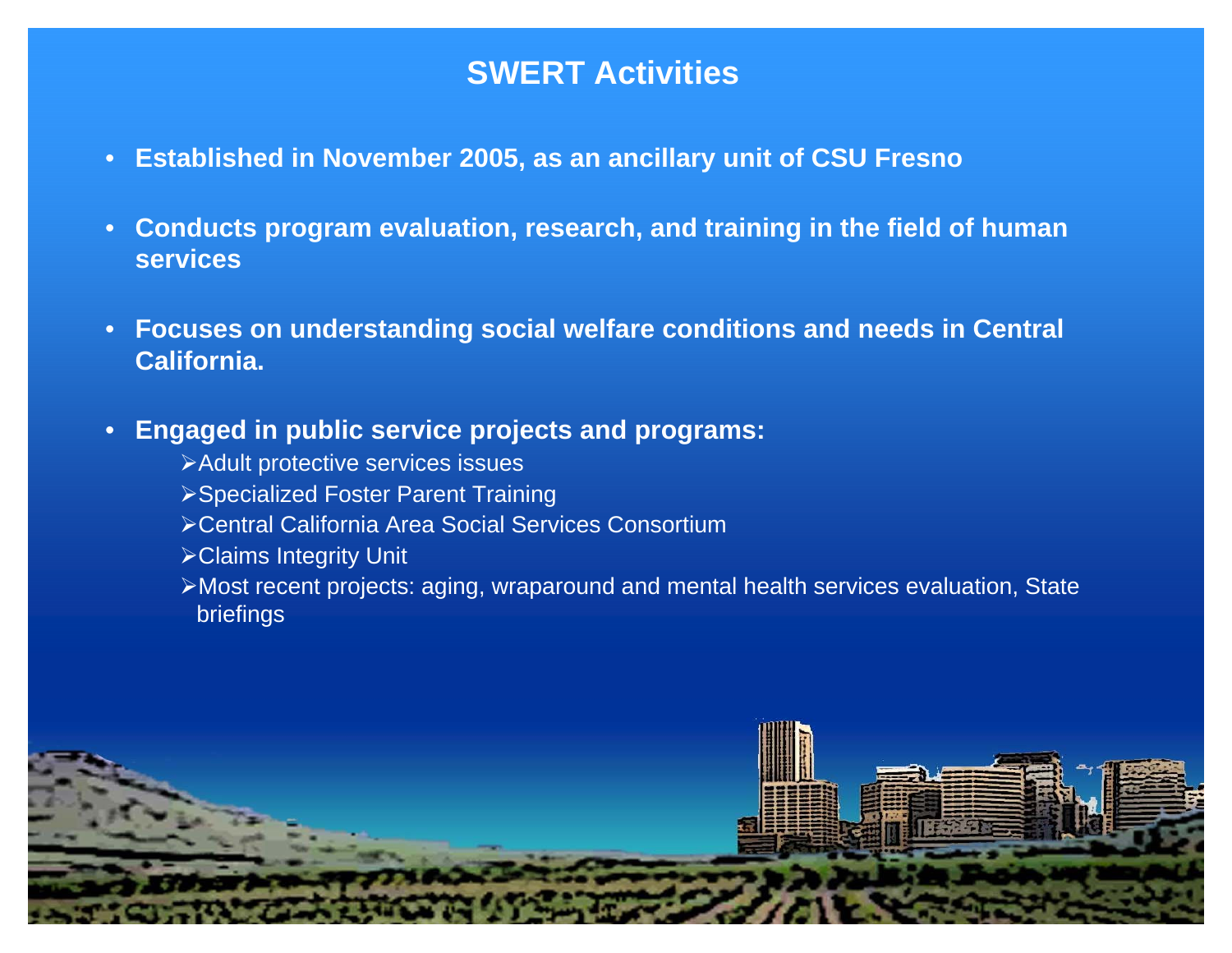#### Central California Social Welfare Evaluation, Research, and Training Center (SWERT) Organizational Structural and Functions

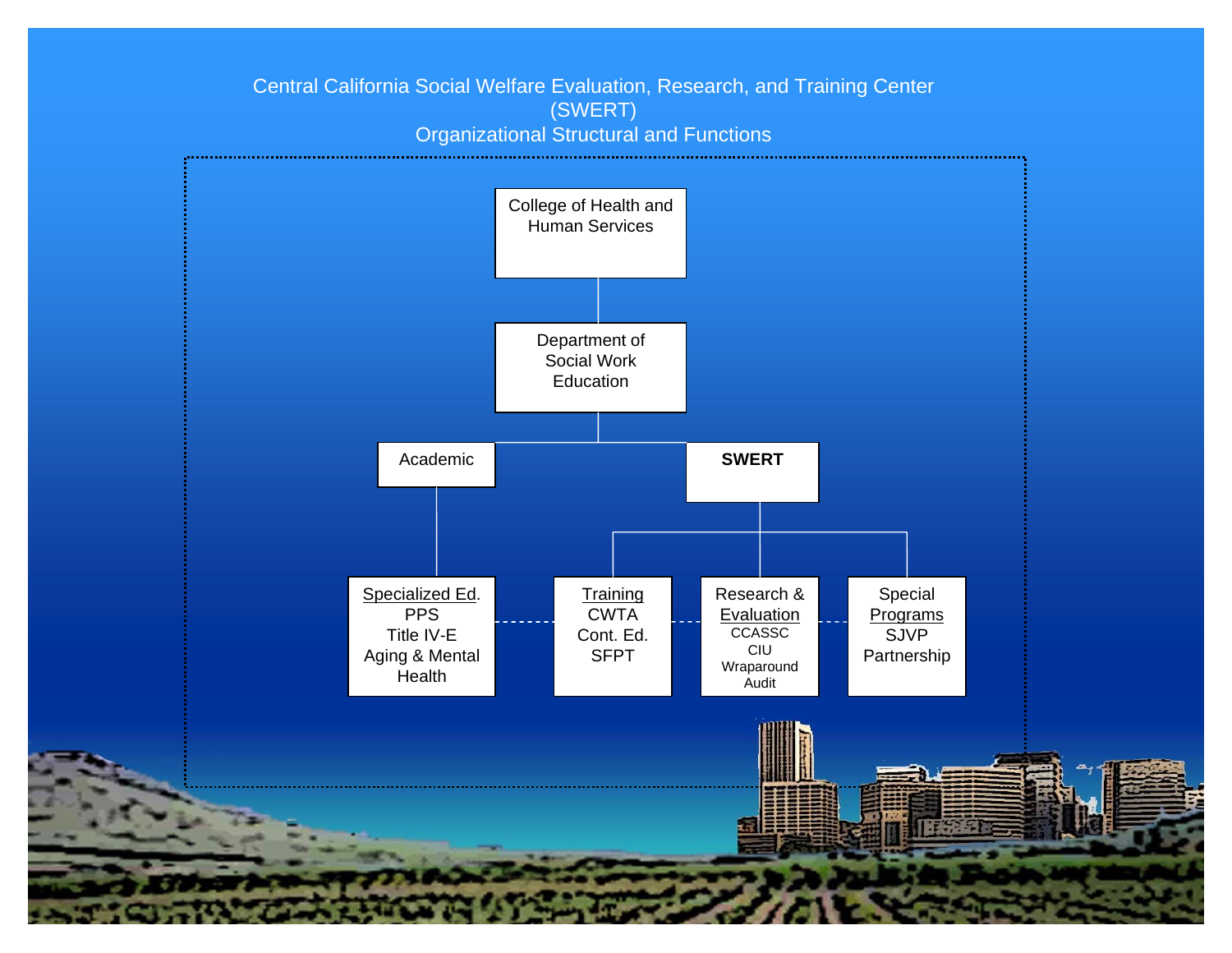## **SWERT Partners**

- $\bullet$  **Central California Area Social Services Consortium** : Social Services Directors from Valley and Central Coast counties, and CSU Valley campuses.
- **Title IVE Child Welfare Programs:** stipend program, evidence-based practices research and training.
- • **Children and Family Policy Institute of California**: collaborative research and training.

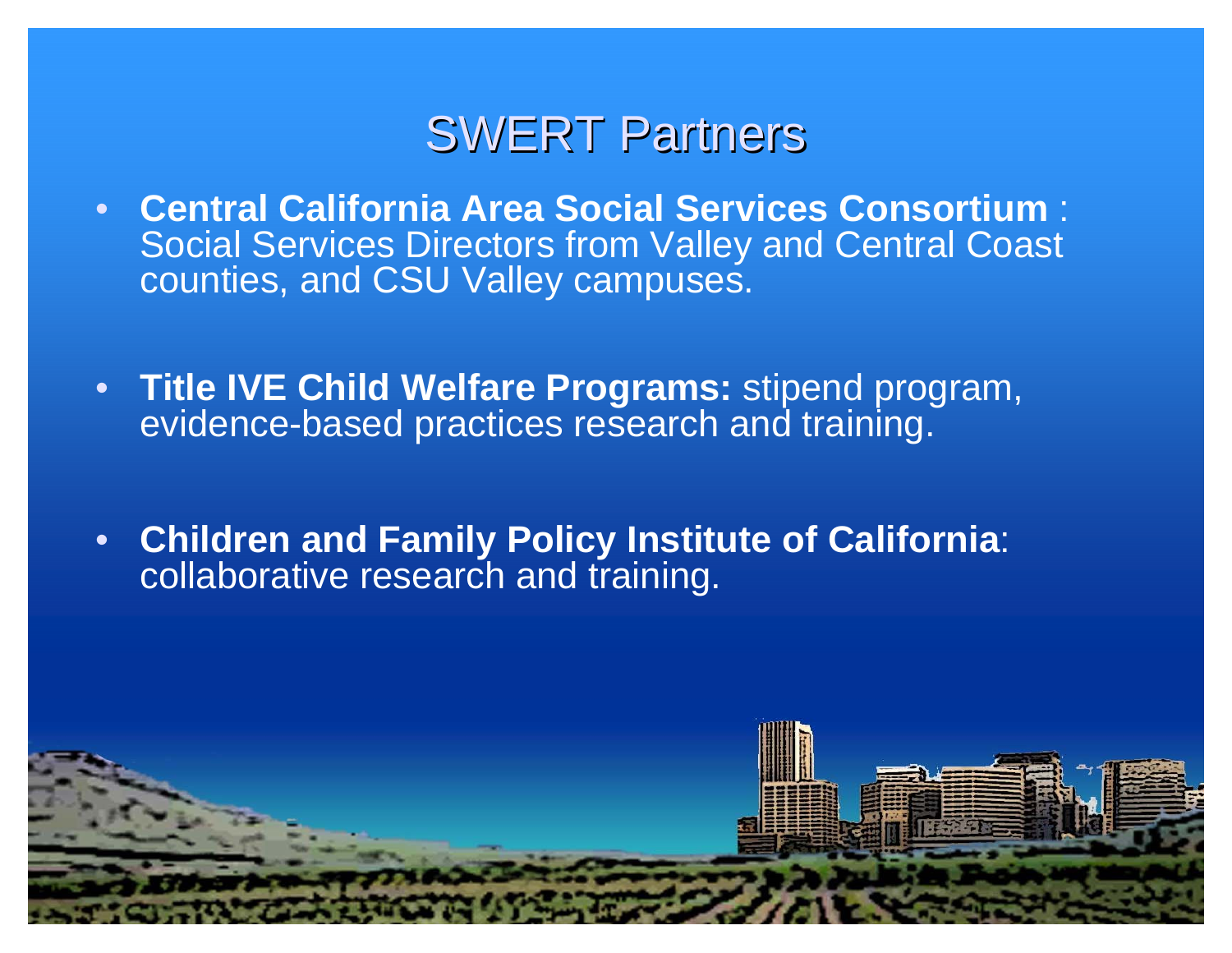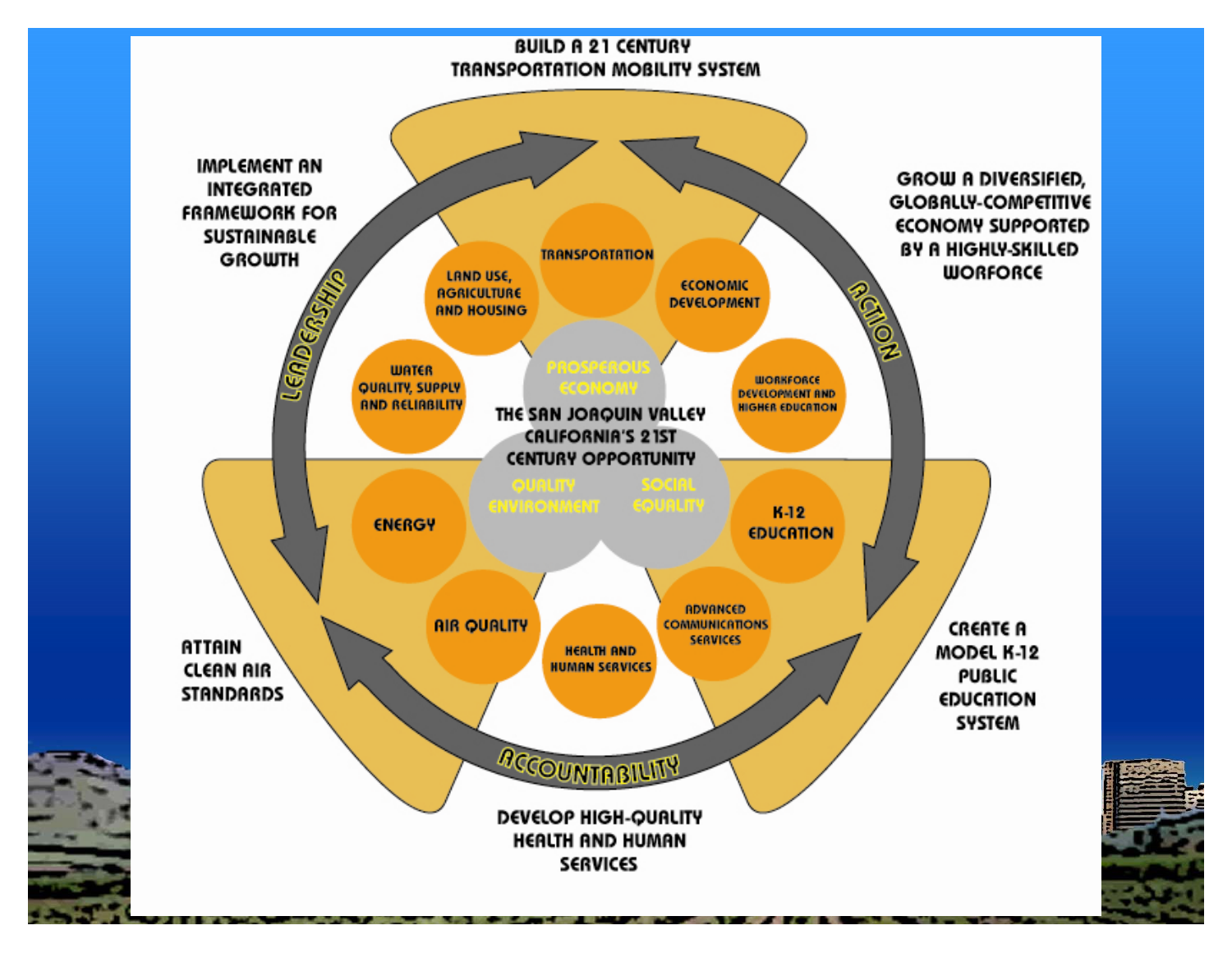### California Partnership for the San Joaquin Valley

- $\bullet$ June 2005, Governor's Executive Order
- $\bullet$ Ten work groups (www.bth.ca.gov/capartnership/sanjoaquinvalley.asp)
- $\bullet$  Secretariat - CSU Fresno Office of Community and Economic Development, and Great Valley Center, Modesto.
- $\bullet$  T**he Health and Human Services Work Group**: ¾Health Care - Central Valley Health Policy Institute

¾Social Services - Central California Social Welfare Evaluation, Research and Training Center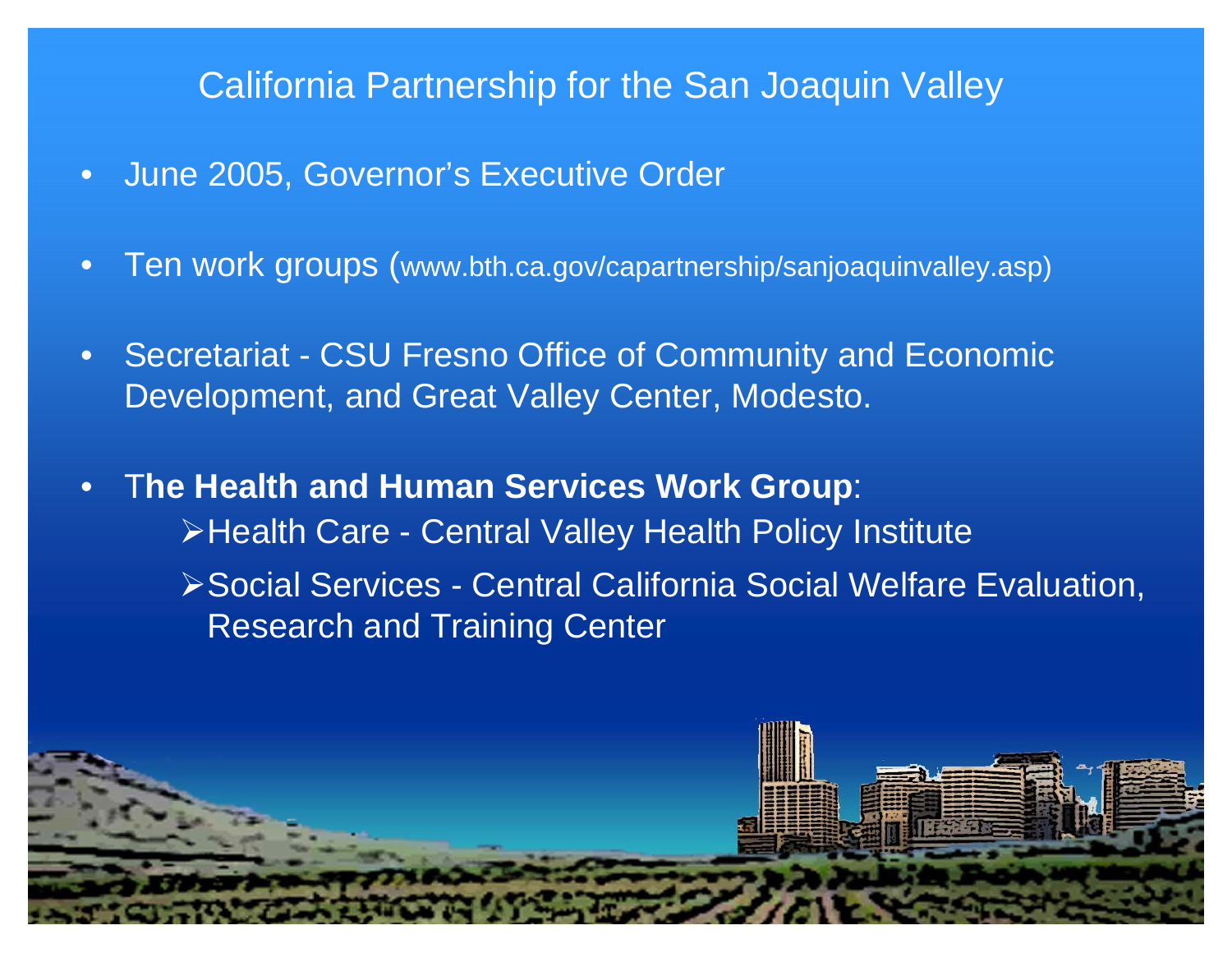SWERT and the **California Partnership** for the San Joaquin Valley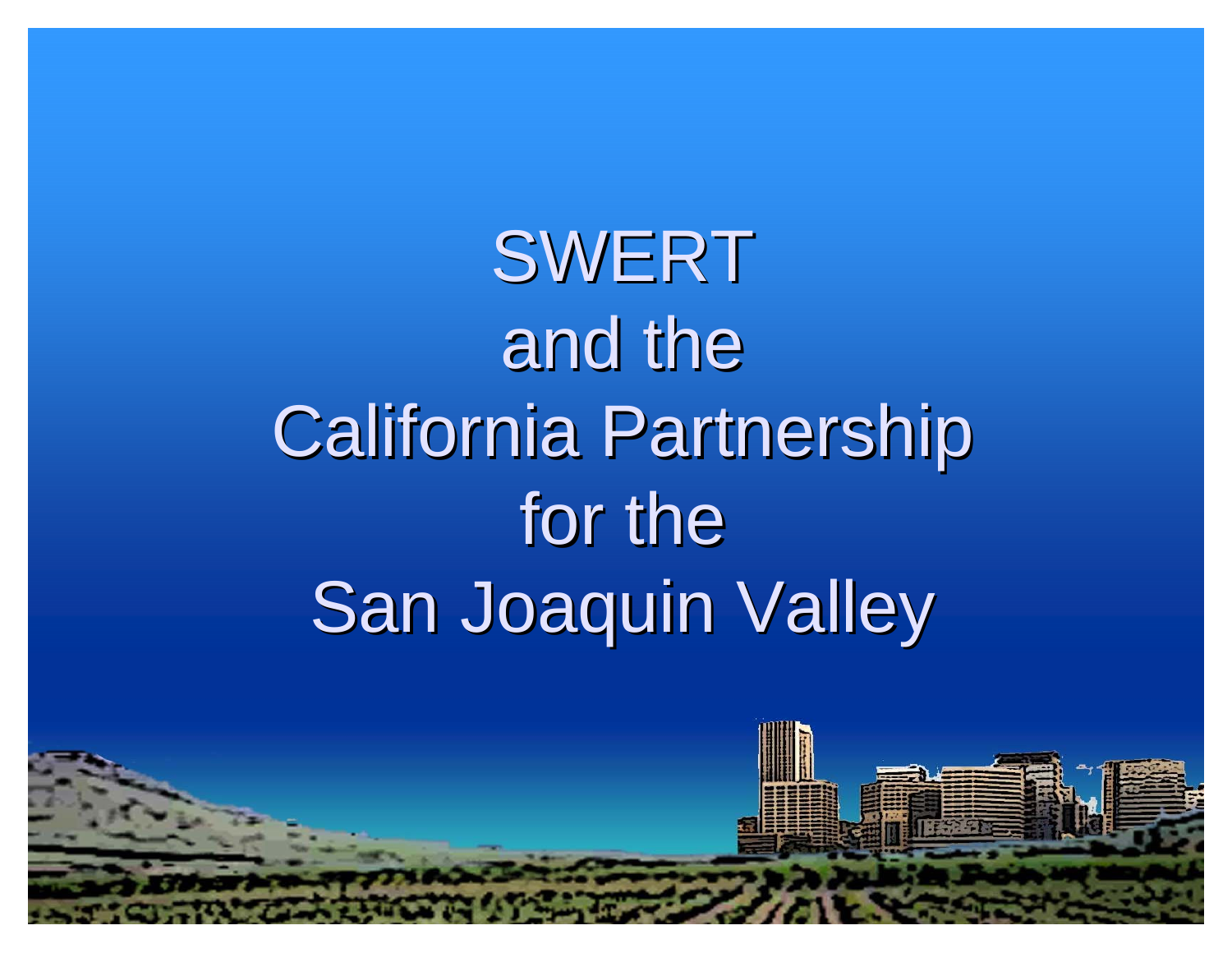#### **CALIFORNIA PARTNERSHIP HEALTH AND HUMAN SERVICES WORK GROUP STRUCTURE**



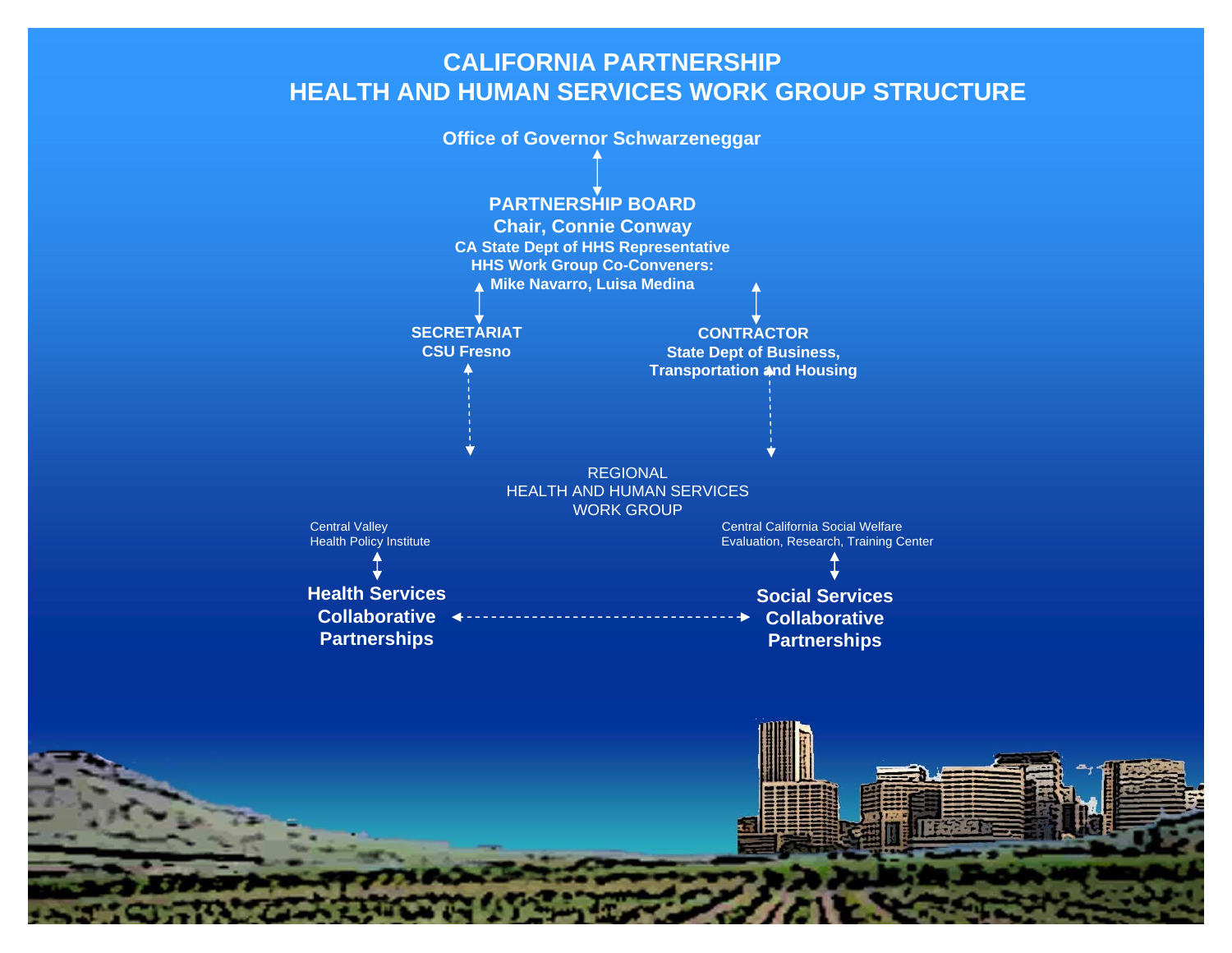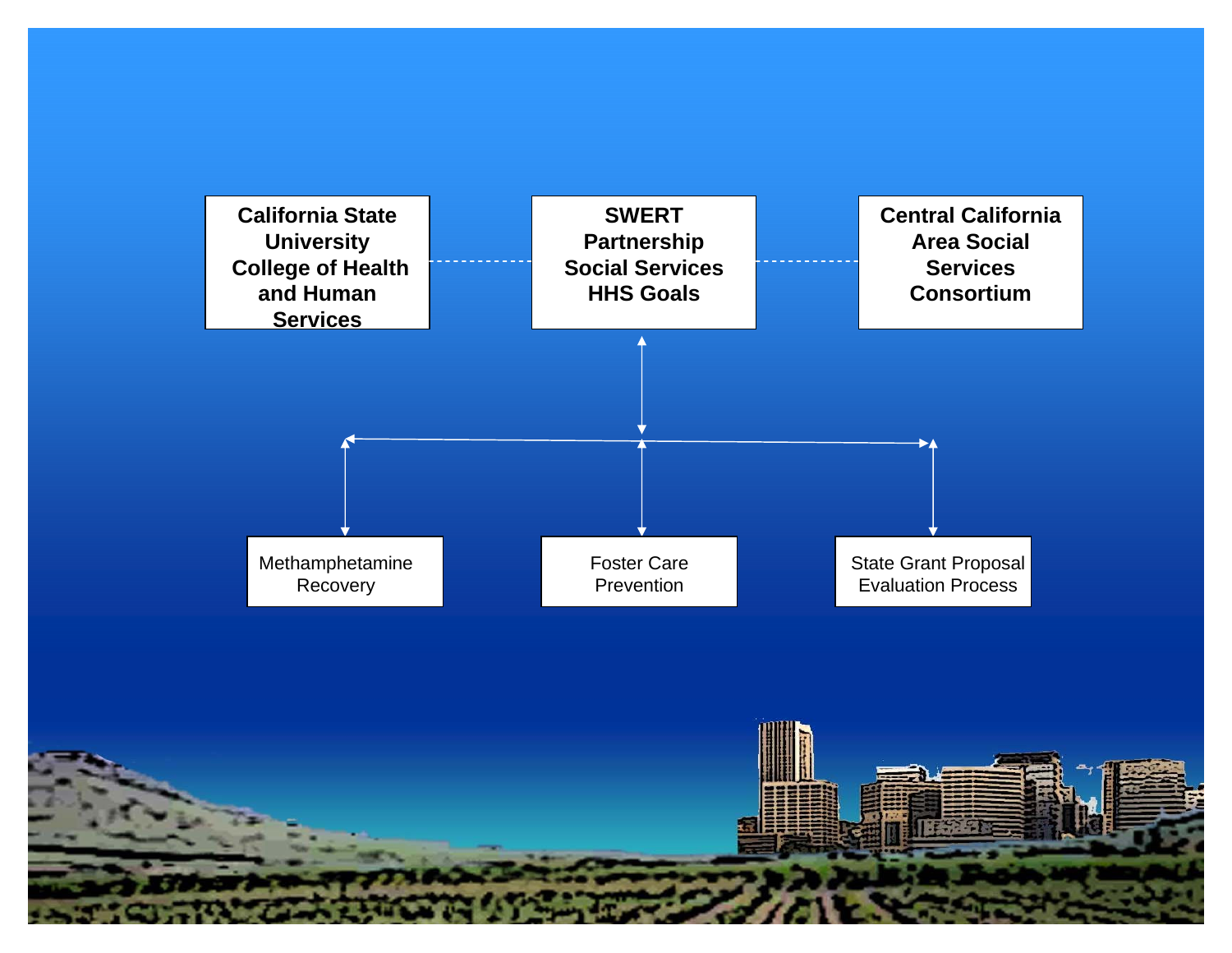Comprehensive Methamphetamine **Education, Prevention, Recovery and Treatment** 

## Expanding capacity for effective services

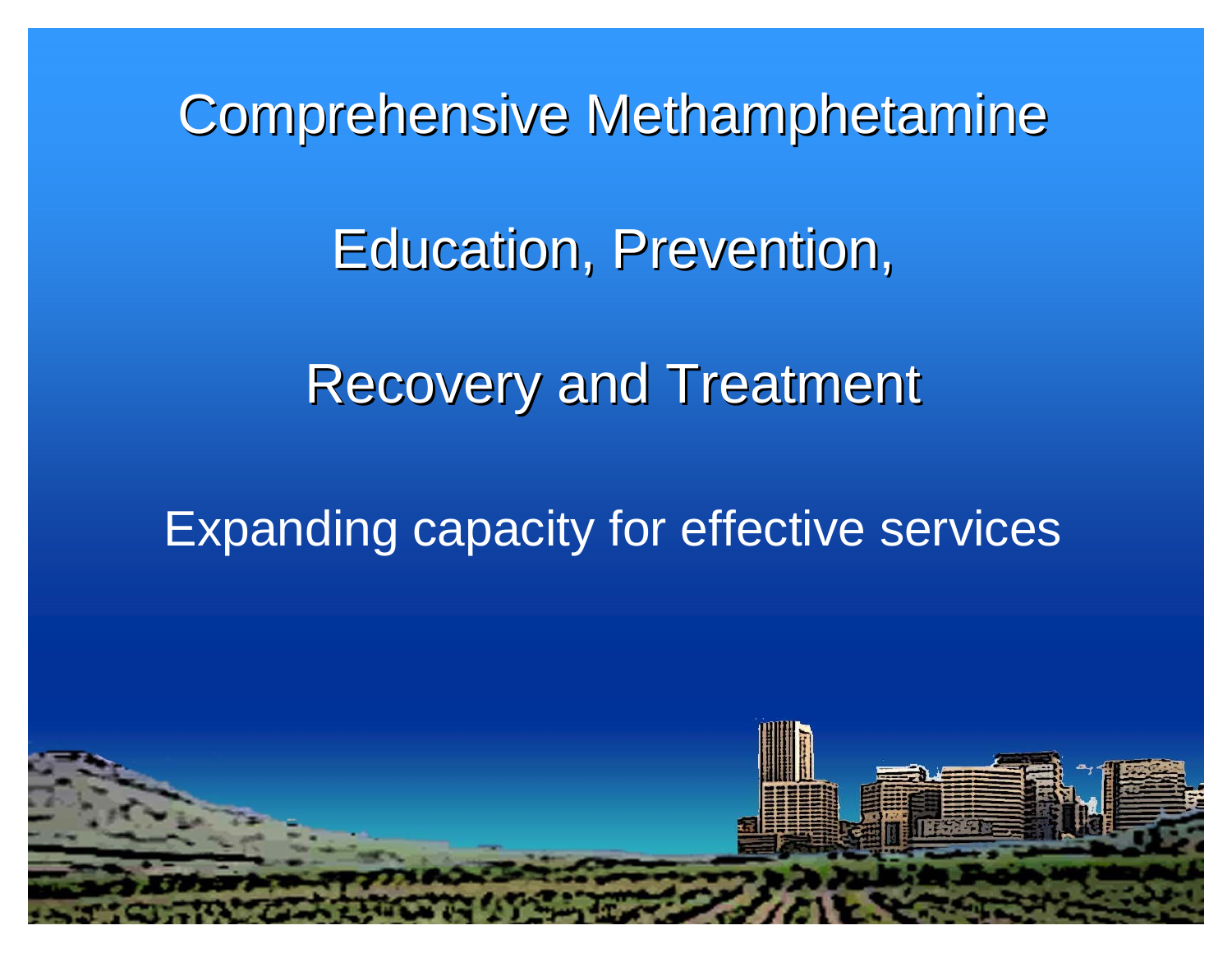# **Project Funding Project Funding**

- HHS Work Group, Social Services = \$45,000 2/01/07 through 12/31/08
- Seed Grant Funding, Methamphetamine Recovery = \$125,000 7/01/07 through 12/31/08
- Partial support for long-term planning, including resources for sustainable services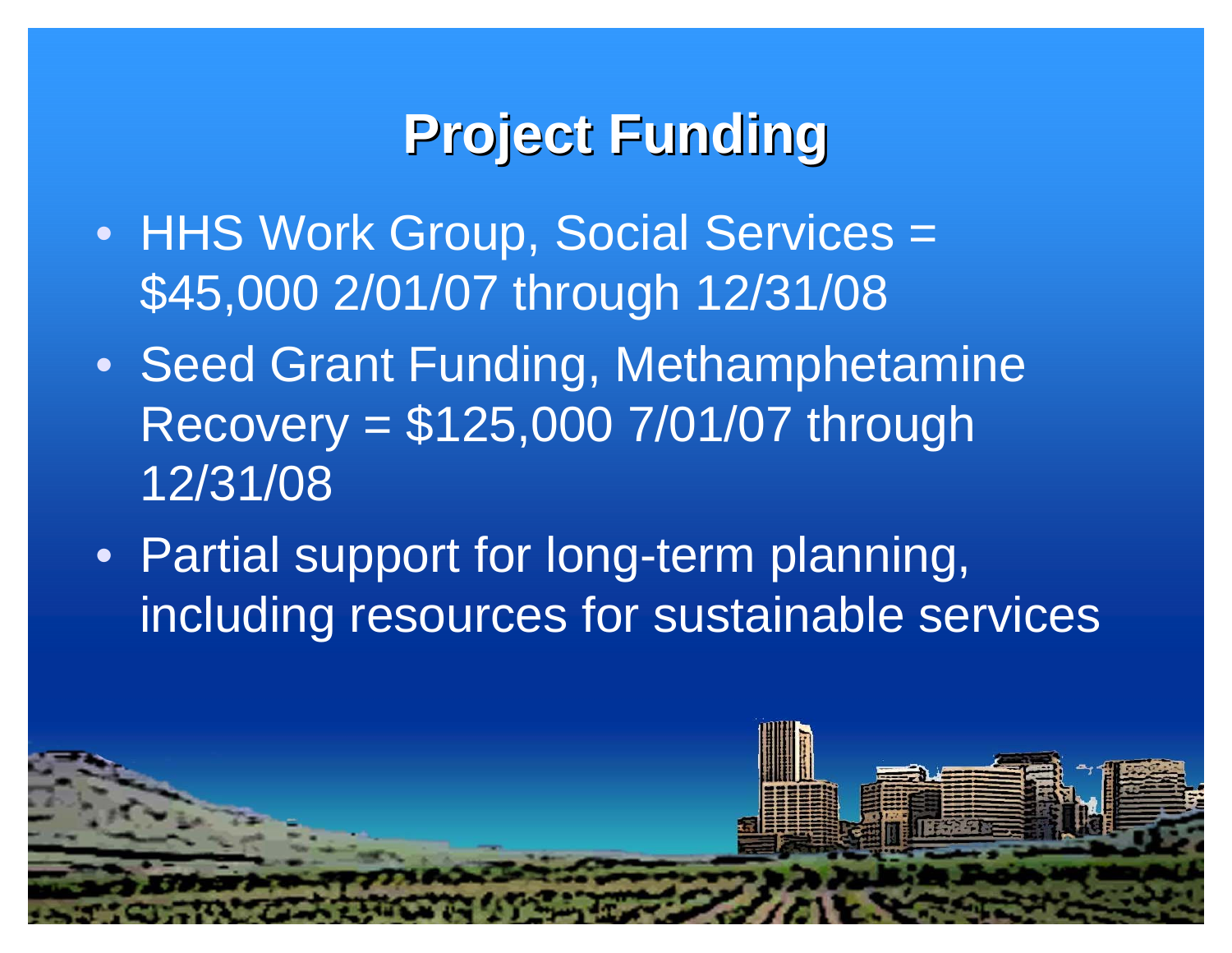## *Local Solutions to Regional Issues*

#### **VISION:**

 $\bullet$  San Joaquin Valley residents free from the consequences of methamphetamine and other substance abuse

### **OBJECTIVES:**

- $\bullet$ Regional Advisory Council
- $\bullet$ Community Collaborative Partnership
- $\bullet$ Outreach Plan and County-specific information
- •Consensus on effective recovery-focused models
- $\bullet$ Technical assistance to support local efforts
- $\bullet$ Funding sources for prevention through long-term recovery
- $\bullet$ Periodic progress evaluation and annual reporting